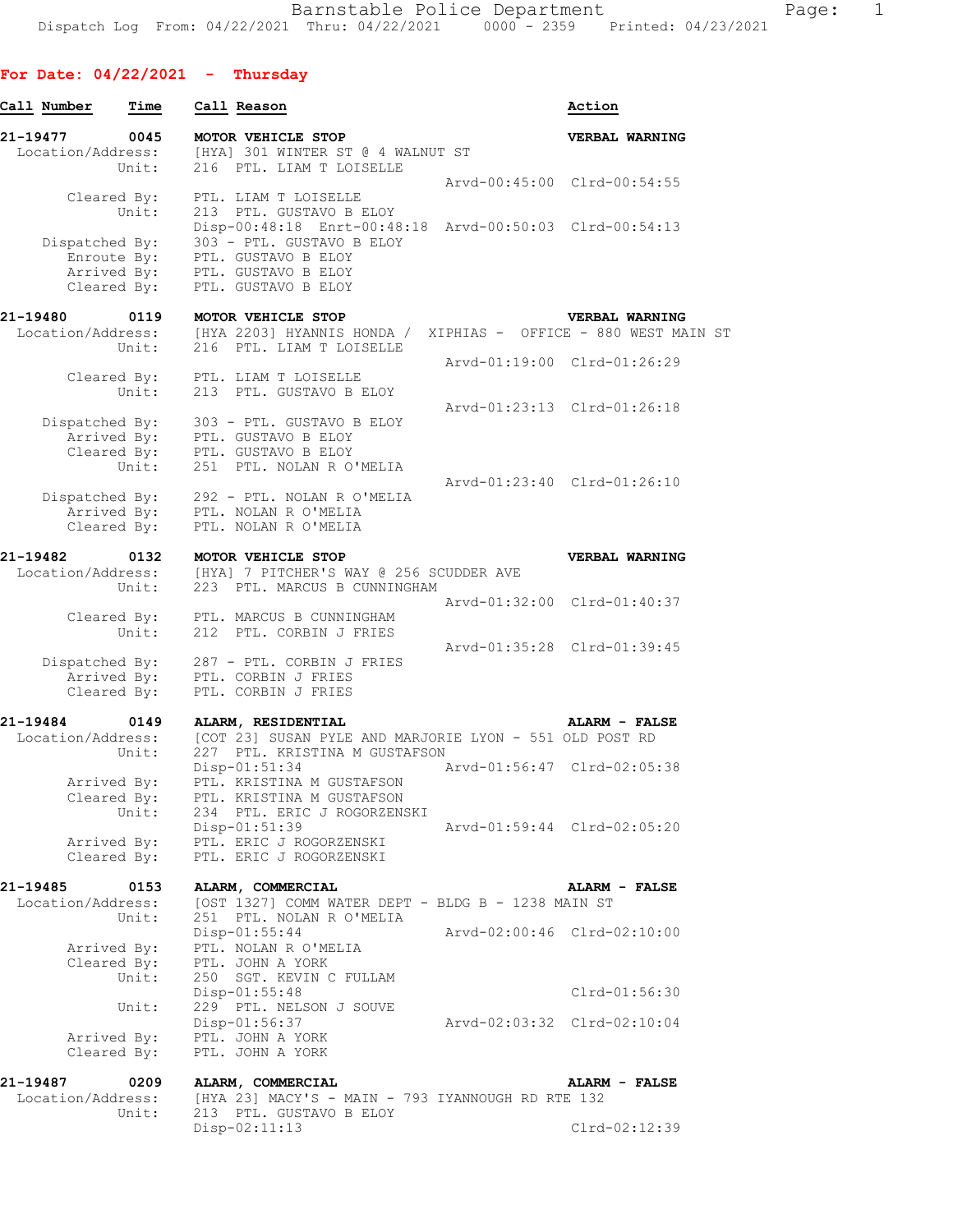Barnstable Police Department Fage: 2 Dispatch Log From: 04/22/2021 Thru: 04/22/2021 0000 - 2359 Printed: 04/23/2021 Unit: 216 PTL. LIAM T LOISELLE Disp-02:12:02 Arvd-02:12:23 Clrd-02:17:12 Cleared By: PTL. LIAM T LOISELLE **21-19491 0331 ALARM, RESIDENTIAL ALARM - FALSE**  Location/Address: [OST 1231] MATTISON, JOSEPH & ALI - 501 EEL RIVER RD Unit: 234 PTL. ERIC J ROGORZENSKI Disp-03:33:34 Arvd-03:44:32 Clrd-03:50:50 Arrived By: PTL. ERIC J ROGORZENSKI Cleared By: PTL. ERIC J ROGORZENSKI Unit: 227 PTL. KRISTINA M GUSTAFSON Disp-03:33:36 Arvd-03:45:10 Clrd-03:49:50 Arrived By: PTL. KRISTINA M GUSTAFSON Cleared By: PTL. KRISTINA M GUSTAFSON **21-19497 0619 TRAFFIC, ENFORCEMENT ACTIVITY SERVICED**  Location/Address: [COT] 224 LEWIS POND RD @ 200 SANTUIT RD Unit: 229 PTL. NELSON J SOUVE Arvd-06:21:19 Clrd-07:15:43 **21-19498 0624 TRAFFIC, ENFORCEMENT ACTIVITY SERVICED**  Location/Address: [HYA] 585 PITCHER'S WAY @ 5 WAGON LN Unit: 216 PTL. LIAM T LOISELLE Arvd-06:25:00 Clrd-07:21:26 **21-19499 0626 TRAFFIC, ENFORCEMENT ACTIVITY SERVICED**  Location/Address: [CEN] MAIN ST Unit: 234 PTL. ERIC J ROGORZENSKI Arvd-06:27:20 Clrd-07:17:58 **21-19500 0651 AIRPORT RAMP CHECK SERVICED**  Location/Address: [HYA 103] BARNSTABLE MUNICIPAL AIRPORT - TERMINAL - 480 BARNSTABLE RD Unit: 223 PTL. MARCUS B CUNNINGHAM Arvd-06:51:00 Clrd-07:14:00 **21-19501 0655 TRAFFIC, ENFORCEMENT ACTIVITY SERVICED**  Location/Address: [BAR] MAIN ST RTE 6A Unit: 232 PTL. OWEN J MURRAY Arvd-06:56:40 Clrd-07:23:00 **21-19502 0728 ASSIST, OTHER AGENCY SERVICED**  Location/Address: [BAR 72] SENCORP INC - 400 KIDD'S HILL RD Unit: 232 PTL. OWEN J MURRAY Disp-07:29:01 Clrd-07:29:45 **21-19503 0758 ACCIDENT, PROPERTY DAMAGE SERVICED**  Location/Address: [HYA 3493] STARBUCKS - 655 IYANNOUGH RD RTE 132 Unit: 213 PTL. BRANDON V SANDERS Disp-07:59:08 Arvd-08:03:03 Clrd-08:13:01 Arrived By: PTL. BRANDON V SANDERS Cleared By: PTL. BRANDON V SANDERS **21-19504 0800 MOTOR VEHICLE, DISABLED SERVICED**  Location/Address: [HYA] 161 CHESTNUT ST @ 160 BEARSE'S WAY Unit: 227 PTL. DENNIS A REDDY Disp-08:00:51 Arvd-08:06:40 Clrd-08:28:01 Arrived By: PTL. DENNIS A REDDY Cleared By: PTL. DENNIS A REDDY **21-19510 0828 TRAFFIC, CONTROL SERVICED**  Location/Address: [CEN] 378 GREAT MARSH RD @ 1183 SHOOTFLYING HILL RD Unit: 234 PTL. NICHOLAS P ATCHESON Arvd-08:28:58 Clrd-08:38:55 PTL. DENISE A BALDNER **21-19511 0834 PROPERTY, FOUND SERVICED**  Location/Address: [HYA] 10 HYANNIS AVE @ 8 EDGEHILL RD Unit: 229 PTL. MAXWELL S MORROW Disp-08:37:35 Arvd-08:43:37 Clrd-09:20:53 Arrived By: PTL. MAXWELL S MORROW Cleared By: PTL. MAXWELL S MORROW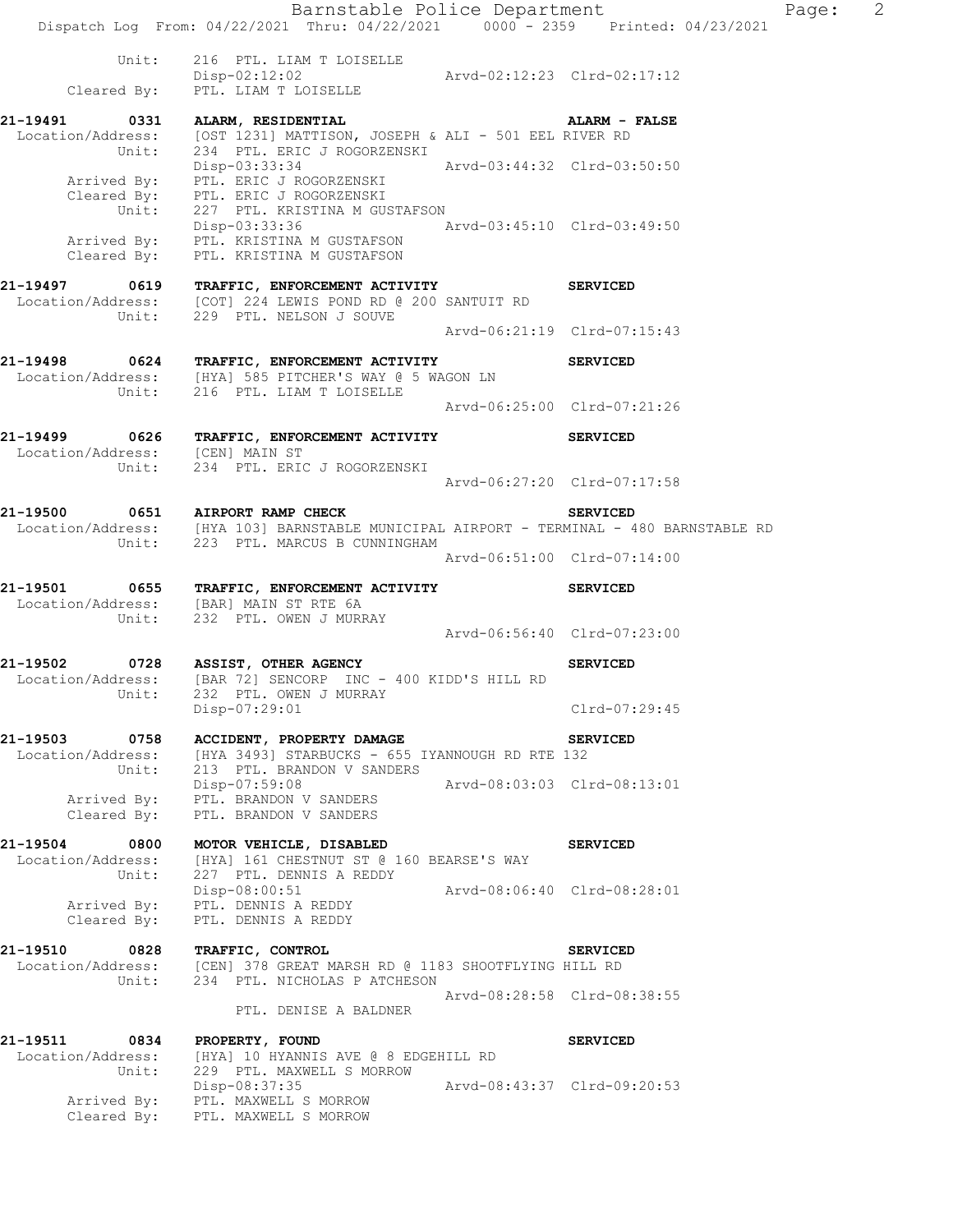| 21-19512 0842<br>Location/Address:                          |       | E911, ABANDONED CALL<br>[OST 478] SILVIA & SILVIA ASSOCIATES - 1284 MAIN ST                                                                                                | <b>SERVICED</b>             |
|-------------------------------------------------------------|-------|----------------------------------------------------------------------------------------------------------------------------------------------------------------------------|-----------------------------|
| 21-19513 0849                                               | Unit: | ASSIST, OTHER AGENCY<br>Location/Address: [HYA] 83 PEACOCK DR<br>227 PTL. DENNIS A REDDY                                                                                   | <b>SERVICED</b>             |
|                                                             |       |                                                                                                                                                                            | Arvd-08:50:19 Clrd-09:34:48 |
| 21-19514 0850                                               |       | AIRPORT RAMP CHECK<br>Location/Address: [HYA 103] BARNSTABLE MUNICIPAL AIRPORT - 480 BARNSTABLE RD<br>Unit: 230 SGT. THOMAS J BIRD                                         | <b>SERVICED</b>             |
|                                                             |       |                                                                                                                                                                            | Arvd-08:50:00 Clrd-09:22:38 |
| 21-19515 0851                                               | Unit: | TRAFFIC, CONTROL<br>Location/Address: [CEN] 616 SOUTH MAIN ST @ 4 CODDINGTON RD<br>234 PTL. NICHOLAS P ATCHESON                                                            | <b>SERVICED</b>             |
|                                                             | Unit: | Arvd-08:51:56 Clrd-08:56:54<br>PTL. DENISE A BALDNER<br>234 PTL. NICHOLAS P ATCHESON                                                                                       |                             |
|                                                             |       | Disp-09:00:59<br>PTL. DENISE A BALDNER                                                                                                                                     | Clrd-09:06:29               |
|                                                             | Unit: | 234 PTL. NICHOLAS P ATCHESON<br>Disp-09:14:04<br>PTL. DENISE A BALDNER                                                                                                     | $Clrd-09:20:15$             |
|                                                             | Unit: | 234 PTL. NICHOLAS P ATCHESON<br>Disp-09:23:30<br>PTL. DENISE A BALDNER                                                                                                     | $Clrd-09:23:56$             |
| 21-19516<br>0854                                            |       | ASSIST, OTHER AGENCY                                                                                                                                                       | <b>SERVICED</b>             |
| Location/Address:                                           | Unit: | [BAR] MID CAPE RTE 6 EAST<br>237 PTL. MATTHEW J MELIA<br>Disp-08:55:46                                                                                                     | Arvd-09:02:26 Clrd-09:16:16 |
| Arrived By:<br>Cleared By:                                  | Unit: | PTL. MATTHEW J MELIA<br>DISPATCHER LOREN P ORPEN<br>211 SGT. CHRISTOPHER R ROSS                                                                                            |                             |
| Dispatched By:<br>Enroute By:<br>Arrived By:<br>Cleared By: |       | Disp-08:56:23 Enrt-08:56:24 Arvd-08:59:02 Clrd-09:16:13<br>271 - SGT. CHRISTOPHER R ROSS<br>SGT. CHRISTOPHER R ROSS<br>SGT. CHRISTOPHER R ROSS<br>DISPATCHER LOREN P ORPEN |                             |
| 21-19517                                                    |       | L-19517 0854 TRAFFIC, ENFORCEMENT ACTIVITY<br>Location/Address: [COT] 200 SANTUIT RD @ 224 LEWIS POND RD                                                                   | <b>SERVICED</b>             |
|                                                             | Unit: | 214 PTL. THOMAS M FULLAM                                                                                                                                                   | Arvd-08:56:21 Clrd-09:04:11 |
| 21-19518                                                    |       | 0856 MOTOR VEHICLE STOP<br>Location/Address: [CEN] 631 S MAIN ST @ 4 S CEDAR RD<br>Unit: 234 PTL. NICHOLAS P ATCHESON                                                      | VERBAL WARNING              |
|                                                             |       | Arvd-08:56:54 Clrd-09:00:04<br>PTL. DENISE A BALDNER                                                                                                                       |                             |
| 21-19519                                                    | 0906  | MOTOR VEHICLE STOP<br>Location/Address: [CEN] 717 SOUTH MAIN ST @ 5 BAY LN<br>Unit: 234 PTL. NICHOLAS P ATCHESON                                                           | VERBAL WARNING              |
|                                                             |       | Arvd-09:06:29 Clrd-09:13:42<br>PTL. DENISE A BALDNER                                                                                                                       |                             |
|                                                             | Unit: | 21-19521 0911 ALARM, RESIDENTIAL<br>Location/Address: [OST 1377] MCCOY, TIMOTHY - 449 EEL RIVER RD<br>234 PTL. DENISE A BALDNER                                            | ALARM - FALSE               |
|                                                             |       | Disp-09:41:15<br>PTL. NICHOLAS P ATCHESON<br>Arrived By: PTL. DENISE A BALDNER                                                                                             |                             |
|                                                             |       | Cleared By: PTL. DENISE A BALDNER                                                                                                                                          |                             |
| 21-19522                                                    |       | 0920 MOTOR VEHICLE STOP<br>Location/Address: [CEN] 616 SOUTH MAIN ST @ 4 CODDINGTON RD<br>Unit: 234 PTL. NICHOLAS P ATCHESON                                               | VERBAL WARNING              |
|                                                             |       | PTL. DENISE A BALDNER                                                                                                                                                      | Arvd-09:20:15 Clrd-09:22:37 |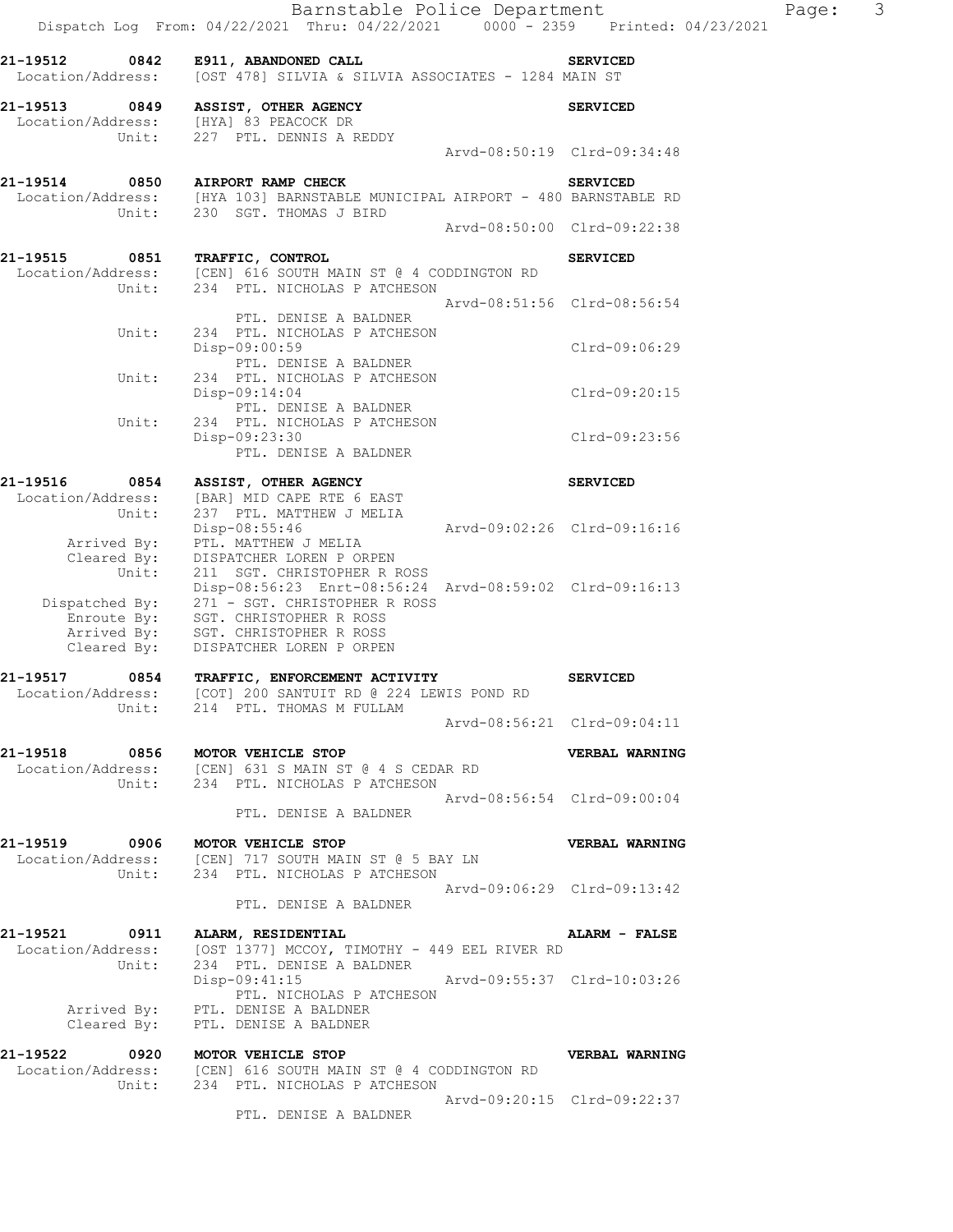|                                    | Barnstable Police Department<br>Dispatch Log From: 04/22/2021 Thru: 04/22/2021 0000 - 2359 Printed: 04/23/2021                                                                          |                             |                             | Page: | $\overline{4}$ |
|------------------------------------|-----------------------------------------------------------------------------------------------------------------------------------------------------------------------------------------|-----------------------------|-----------------------------|-------|----------------|
|                                    | 21-19523 0926 MOTOR VEHICLE STOP<br>Location/Address: [HYA 4097] TARGET - 793 IYANNOUGH RD RTE 132<br>Unit: 229 PTL. MAXWELL S MORROW                                                   |                             | VERBAL WARNING              |       |                |
|                                    |                                                                                                                                                                                         | Arvd-09:26:00 Clrd-09:32:04 |                             |       |                |
|                                    | Cleared By: PTL. MAXWELL S MORROW                                                                                                                                                       |                             |                             |       |                |
|                                    | 21-19526 0946 ASSIST<br>Location/Address: [CEN 907] RUST, FREDERIC W - 835 SOUTH MAIN ST<br>Unit: 403 PTL. DOUGLAS M PALMER                                                             |                             | <b>SERVICED</b>             |       |                |
|                                    |                                                                                                                                                                                         | Arvd-09:47:12 Clrd-11:09:59 |                             |       |                |
|                                    | 21-19528 0951 ALARM, COMMERCIAL<br>Location/Address: [HYA 242] FIRST CITIZENS FEDERAL CREDIT UNION - 66 FALMOUTH RD RTE 28<br>Unit: 213 PTL. BRANDON V SANDERS                          |                             | <b>ALARM - FALSE</b>        |       |                |
| Unit:                              | Disp-09:52:04<br>Arrived By: PTL. BRANDON V SANDERS<br>Cleared By: PTL. BRANDON V SANDERS<br>227 PTL. DENNIS A REDDY                                                                    | Arvd-09:54:22 Clrd-10:09:48 |                             |       |                |
|                                    | Disp-09:52:07<br>Arrived By: PTL. DENNIS A REDDY<br>Cleared By: PTL. DENNIS A REDDY                                                                                                     | Arvd-09:55:12 Clrd-10:06:27 |                             |       |                |
| Unit:                              | 211 SGT. CHRISTOPHER R ROSS<br>Disp-09:52:13 Arvd-10:02:19 Clrd-10:33:58<br>Arrived By: SGT. CHRISTOPHER R ROSS<br>Cleared By: SGT. CHRISTOPHER R ROSS<br>Unit: 212 PTL. CORBIN J FRIES |                             |                             |       |                |
|                                    | Dispatched By: 287 - PTL. CORBIN J FRIES<br>Arrived By: PTL. CORBIN J FRIES<br>Cleared By: PTL. CORBIN J FRIES                                                                          | Arvd-09:58:18 Clrd-10:06:22 |                             |       |                |
| Location/Address:                  | 21-19529 0957 ACCIDENT, PROPERTY DAMAGE<br>[HYA] 1220 IYANNOUGH RD RTE 132                                                                                                              |                             | ADVISED                     |       |                |
| 21-19535<br>Unit:                  | 1047 MOTOR VEHICLE STOP<br>Location/Address: [CEN] 432 GREAT MARSH RD @ 425 OLD STAGE RD<br>234 PTL. DENISE A BALDNER                                                                   |                             | VERBAL WARNING              |       |                |
|                                    | PTL. NICHOLAS P ATCHESON<br>Cleared By: PTL. DENISE A BALDNER                                                                                                                           |                             | Arvd-10:47:00 Clrd-10:51:21 |       |                |
| 21-19536 1056<br>Location/Address: | TRAFFIC, CONTROL<br>[CEN] 378 GREAT MARSH RD @ 1183 SHOOTFLYING HILL RD                                                                                                                 |                             | <b>SERVICED</b>             |       |                |
|                                    | Unit: 234 PTL. DENISE A BALDNER<br>PTL. NICHOLAS P ATCHESON                                                                                                                             | Arvd-10:56:47 Clrd-11:05:34 |                             |       |                |
| 21-19539 1102 TRAFFIC, CONTROL     | Location/Address: [COT 4] LOVELLS POND - SANTUIT-NEWTOWN RD<br>Unit: 214 PTL. THOMAS M FULLAM                                                                                           |                             | <b>SERVICED</b>             |       |                |
|                                    |                                                                                                                                                                                         |                             | Arvd-11:02:55 Clrd-11:20:50 |       |                |
| 21-19541 1109 E911, SILENT CALL    | Location/Address: [HYA 2141] NEUROSURGEONS OF CAPE COD, P.C. - 46 NORTH ST                                                                                                              |                             | <b>SERVICED</b>             |       |                |
|                                    | 21-19544 1123 HOMELESS INCIDENT/SUS PERSON<br>Location/Address: [HYA 349] MINI FOOD MART - 252 MAIN ST<br>Unit: 337 PTL. DANIELLE S ST. PETER                                           |                             | <b>SERVICED</b>             |       |                |
|                                    |                                                                                                                                                                                         |                             | Arvd-11:24:21 Clrd-11:43:21 |       |                |
| Unit:                              | 21-19546 1126 PROPERTY, FOUND<br>Location/Address: [HYA 681] SHAWS SUPERMARKET #7598 - 1070 IYANNOUGH RD RTE 132<br>FIELD1 PTL. EVAN M HAUSSMANN<br>Disp-11:29:29                       | Arvd-11:35:12 Clrd-11:36:50 | <b>SERVICED</b>             |       |                |
|                                    | 21-19547 1137 ACCIDENT, PROPERTY DAMAGE                                                                                                                                                 |                             | ADVISED                     |       |                |
| Location/Address:<br>Unit:         | [CEN 852] CVS #1869 - 1080 FALMOUTH RD RTE 28<br>234 PTL. DENISE A BALDNER<br>$Disp-11:40:05$                                                                                           |                             | Clrd-11:57:47               |       |                |
| Unit:                              | PTL. NICHOLAS P ATCHESON<br>Cleared By: PTL. DENISE A BALDNER<br>211 SGT. CHRISTOPHER R ROSS                                                                                            |                             |                             |       |                |
|                                    |                                                                                                                                                                                         |                             |                             |       |                |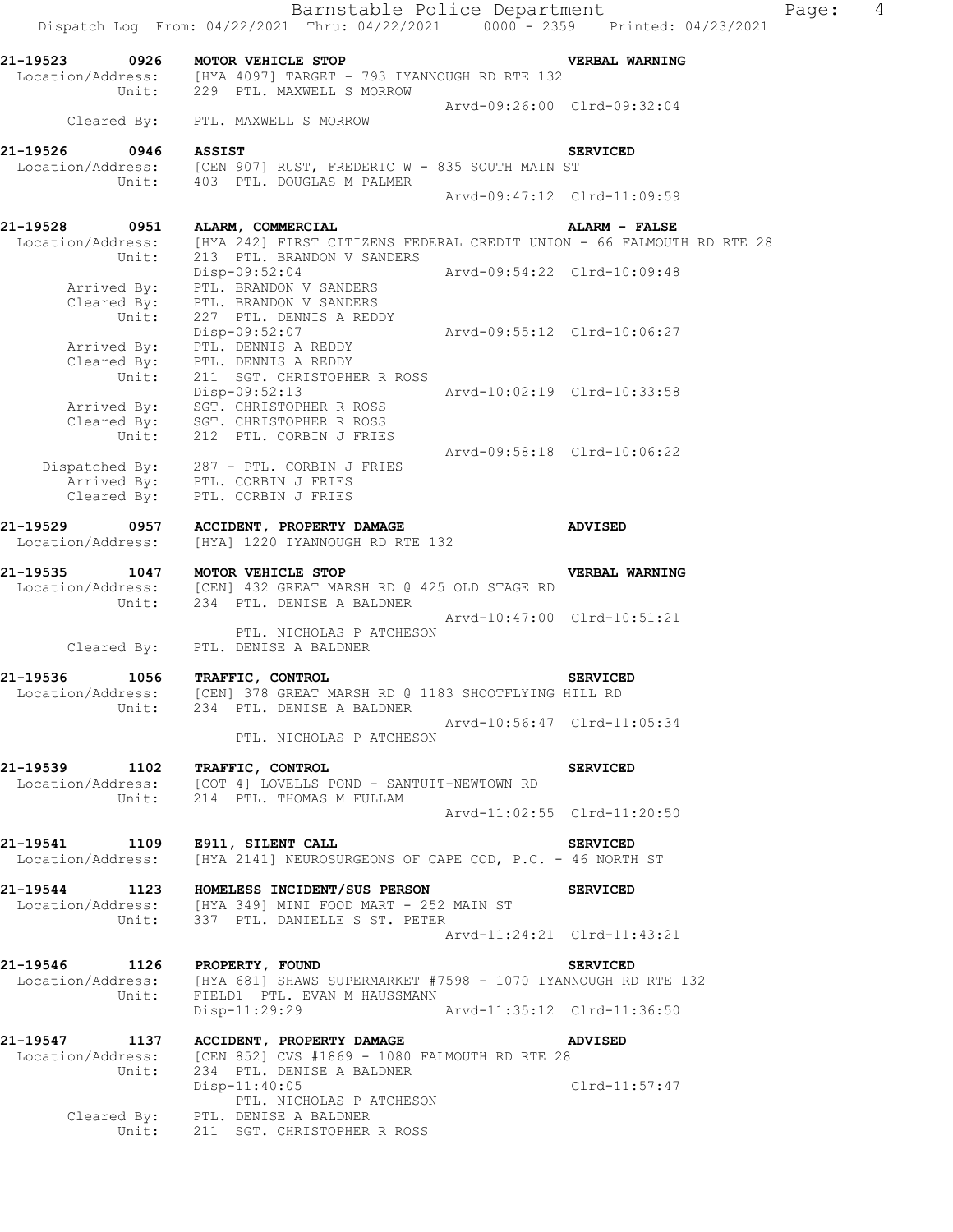|                                                | Barnstable Police Department<br>Dispatch Log From: 04/22/2021 Thru: 04/22/2021 0000 - 2359 Printed: 04/23/2021                                              |                             |                             | Page: | 5 |
|------------------------------------------------|-------------------------------------------------------------------------------------------------------------------------------------------------------------|-----------------------------|-----------------------------|-------|---|
|                                                | Dispatched By: 271 - SGT. CHRISTOPHER R ROSS<br>Arrived By: SGT. CHRISTOPHER R ROSS<br>Cleared By: DISPATCHER LOREN P ORPEN                                 | Arvd-11:44:33 Clrd-11:59:03 |                             |       |   |
| 21-19548 1140 FOLLOW UP                        | Location/Address: [HYA 137] CAPE COD MALL PARKING LOT - 793 IYANNOUGH RD RTE 132<br>Unit: 212 PTL. CORBIN J FRIES                                           |                             | <b>SERVICED</b>             |       |   |
|                                                |                                                                                                                                                             |                             | Arvd-11:40:00 Clrd-11:59:29 |       |   |
|                                                | 21-19550 1145 AIRPORT RAMP CHECK<br>Location/Address: [HYA 103] BARNSTABLE MUNICIPAL AIRPORT - 480 BARNSTABLE RD<br>Unit: 230 SGT. THOMAS J BIRD            |                             | <b>SERVICED</b>             |       |   |
|                                                |                                                                                                                                                             | Arvd-11:45:00 Clrd-12:12:47 |                             |       |   |
|                                                | 21-19551 1151 E911, ABANDONED CALL<br>Location/Address: [HYA 1699] ROGERS & GRAY INS - 20 INDEPENDENCE DR                                                   |                             | <b>SERVICED</b>             |       |   |
|                                                | VERBAL WOR VERICLE STOP VERBAL WEREAL WORD READ THE 132<br>Unit: 213 PTL. BRANDON V SANDERS                                                                 |                             | <b>VERBAL WARNING</b>       |       |   |
|                                                | Cleared By: PTL. BRANDON V SANDERS                                                                                                                          | Arvd-11:57:00 Clrd-12:01:37 |                             |       |   |
|                                                |                                                                                                                                                             |                             |                             |       |   |
| Unit:                                          | 21-19554 1212 MOTOR VEHICLE, DISABLED SONE ON ARRIVAL<br>Location/Address: [HYA] 921 IYANNOUGH RD RTE 132 @ 4 INDEPENDENCE DR<br>213 PTL. BRANDON V SANDERS |                             |                             |       |   |
| Cleared By:                                    | Disp-12:13:18<br>Arrived By: PTL. BRANDON V SANDERS<br>PTL. BRANDON V SANDERS                                                                               | Arvd-12:15:40 Clrd-12:20:36 |                             |       |   |
| Unit:                                          | 21-19555 1213 ACCIDENT, PROPERTY DAMAGE<br>Location/Address: [HYA 218] BANK OF AMERICA - 291 BARNSTABLE RD<br>212 PTL. CORBIN J FRIES                       |                             | REPORT TAKEN                |       |   |
|                                                | Disp-12:16:53 Arvd-12:22:28 Clrd-12:45:24<br>Arrived By: PTL. CORBIN J FRIES<br>Cleared By: PTL. CORBIN J FRIES<br>Refer To Accident: 21-274-AC             |                             |                             |       |   |
|                                                | 21-19557 1227 MOTOR VEHICLE STOP VERBAL WARNI<br>Location/Address: [HYA 17] CHRISTMAS TREE PLAZA - 655 IYANNOUGH RD RTE 132                                 |                             | <b>VERBAL WARNING</b>       |       |   |
|                                                | Unit: 237 PTL. MATTHEW J MELIA                                                                                                                              |                             |                             |       |   |
|                                                |                                                                                                                                                             | Arvd-12:27:10 Clrd-12:27:45 |                             |       |   |
| 21-19559<br>1243<br>Location/Address:<br>Unit: | HARASSMENT, UNWANTED<br>[HYA 349] MINI FOOD MART - 252 MAIN ST<br>229 PTL. MAXWELL S MORROW                                                                 |                             | <b>ADVISED</b>              |       |   |
| Arrived By:<br>Cleared By:                     | Disp-12:44:36<br>PTL. MAXWELL S MORROW<br>PTL. MAXWELL S MORROW                                                                                             |                             | Arvd-12:54:13 Clrd-12:58:18 |       |   |
| Unit:<br>Arrived By:<br>Cleared By:            | 213 PTL. BRANDON V SANDERS<br>$Disp-12:44:52$<br>PTL. BRANDON V SANDERS<br>PTL. BRANDON V SANDERS                                                           |                             | Arvd-12:53:30 Clrd-12:57:52 |       |   |
| Unit:<br>Dispatched By:<br>Arrived By:         | 225 SGT. ERIC W DRIFMEYER<br>190 - SGT. ERIC W DRIFMEYER<br>SGT. ERIC W DRIFMEYER                                                                           |                             | Arvd-12:52:58 Clrd-13:00:44 |       |   |
| Cleared By:<br>Unit:                           | SGT. ERIC W DRIFMEYER<br>227 PTL. DENNIS A REDDY                                                                                                            | Arvd-12:53:38 Clrd-12:59:27 |                             |       |   |
| Dispatched By:<br>Arrived By:<br>Cleared By:   | 309 - PTL. DENNIS A REDDY<br>PTL. DENNIS A REDDY<br>PTL. DENNIS A REDDY                                                                                     |                             |                             |       |   |
| 21-19562<br>1253<br>Location/Address:<br>Unit: | TRAFFIC, ENFORCEMENT ACTIVITY<br>[COT] 200 SANTUIT RD @ 224 LEWIS POND RD<br>211 SGT. CHRISTOPHER R ROSS                                                    |                             | <b>SERVICED</b>             |       |   |
|                                                |                                                                                                                                                             |                             | Arvd-12:53:36 Clrd-13:19:00 |       |   |
| 21-19565<br>1310<br>Location/Address:          | E911, ABANDONED CALL<br>[HYA] 211 MAIN ST                                                                                                                   |                             | <b>SERVICED</b>             |       |   |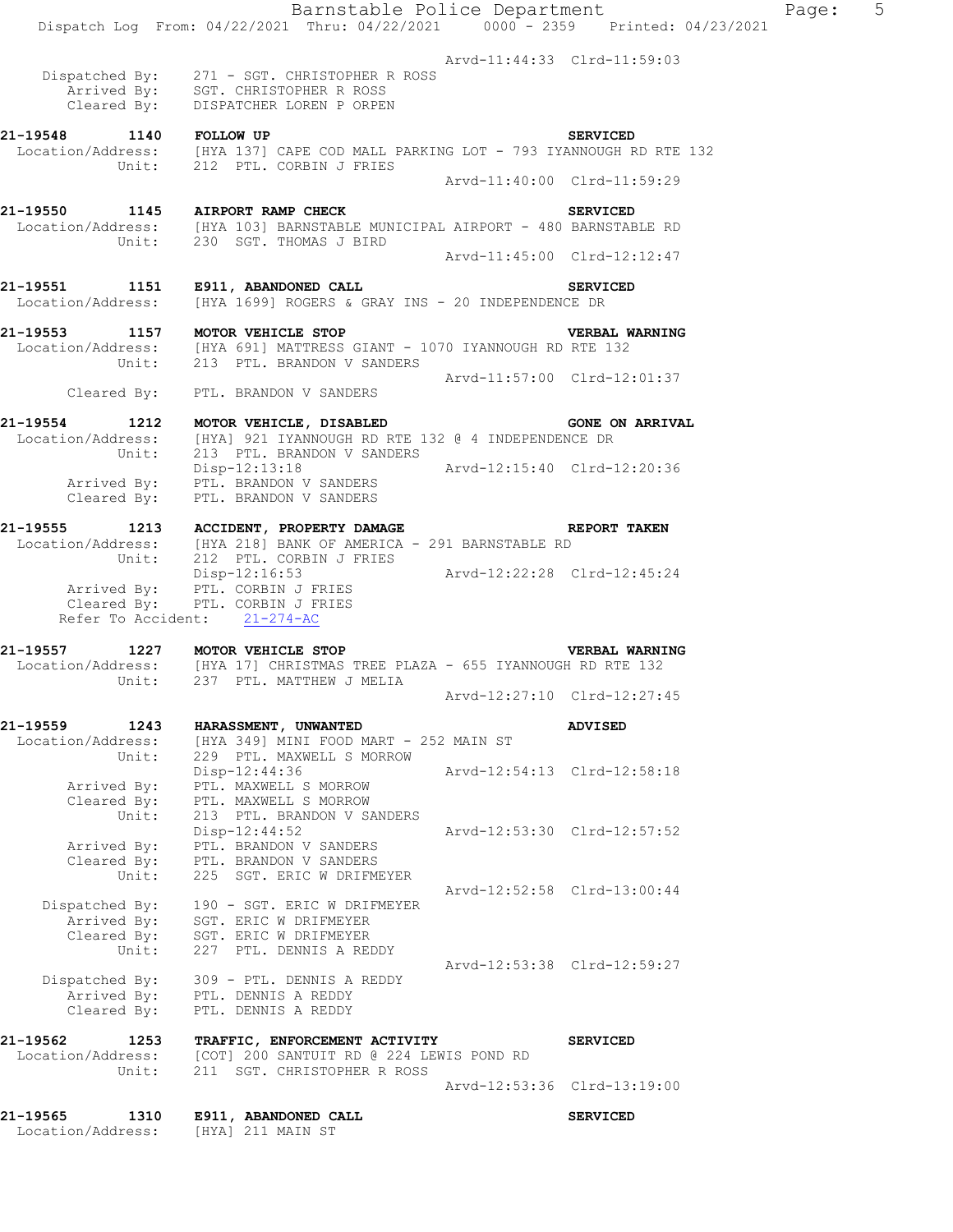| 21-19568<br>Location/Address: | 1319                                | ASSIST, WELL BEING<br>[HYA 2118] CUMBERLAND FARMS #2348 - 1171 IYANNOUGH RD RTE 132                                                                                                                                                  |                             | <b>SERVICED</b>                                                                                  |
|-------------------------------|-------------------------------------|--------------------------------------------------------------------------------------------------------------------------------------------------------------------------------------------------------------------------------------|-----------------------------|--------------------------------------------------------------------------------------------------|
|                               | Unit:<br>Dispatched By:             | 212 PTL. CORBIN J FRIES<br>$Disp-13:21:29$<br>897 - DISPATCHER TYLA BERBIG<br>Arrived By: PTL. CORBIN J FRIES                                                                                                                        |                             | Arvd-13:22:50 Clrd-13:38:25                                                                      |
|                               |                                     | Cleared By: PTL. CORBIN J FRIES<br>Unit: 213 PTL. BRANDON V<br>213 PTL. BRANDON V SANDERS<br>Disp-13:24:12 Enrt-13:24:13 Arvd-13:27:38 Clrd-13:34:21                                                                                 |                             |                                                                                                  |
|                               | Dispatched By:<br>Unit:             | 324 - PTL. BRANDON V SANDERS<br>Enroute By: PTL. BRANDON V SANDERS<br>Arrived By: PTL. BRANDON V SANDERS<br>Cleared By: PTL. BRANDON V SANDERS<br>337 PTL. DANIELLE S ST. PETER                                                      |                             |                                                                                                  |
|                               |                                     | Disp-13:24:21 Enrt-13:24:22 Arvd-13:25:31 Clrd-13:35:43<br>Dispatched By: 274 - PTL. DANIELLE S ST. PETER<br>Enroute By: PTL. DANIELLE S ST. PETER<br>Arrived By: PTL. DANIELLE S ST. PETER<br>Cleared By: PTL. DANIELLE S ST. PETER |                             |                                                                                                  |
| 21-19569<br>Location/Address: | 1322                                | E911, ABANDONED CALL                                                                                                                                                                                                                 |                             | <b>SERVICED</b><br>[BAR 254] SHEPLEY WOOD PRODUCTS - SHEPLEY SHOWCASE - 75 BENJAMIN FRANKLIN WAY |
| 21-19570<br>Location/Address: |                                     | 1327 MOTOR VEHICLE STOP<br>Thess: [HYA] 160 BEARSE'S WAY @ 161 CHESTNUT ST<br>Unit: 227 PTL DENNIS & PERRY                                                                                                                           |                             | VERBAL WARNING                                                                                   |
|                               | Cleared By:                         | PTL. DENNIS A REDDY                                                                                                                                                                                                                  |                             | Arvd-13:27:00 Clrd-13:36:08                                                                      |
| 21-19572                      | 1328                                | PROPERTY, FOUND                                                                                                                                                                                                                      |                             | <b>SERVICED</b>                                                                                  |
| Location/Address:             | Unit:                               | [OST] 35 CEDAR LN<br>238 PTL. KATHARINE H ROSS<br>$Disp-17:04:53$<br>Dispatched By: 203 - PTL. PATRICK FALLON                                                                                                                        |                             | Clrd-17:07:36                                                                                    |
|                               | Unit:                               | Cleared By: PTL. PATRICK FALLON<br>213 PTL. MARK S MCWILLIAMS<br>Disp-17:07:31                                                                                                                                                       |                             | Arvd-17:24:31 Clrd-18:06:26                                                                      |
|                               |                                     | Dispatched By: 203 - PTL. PATRICK FALLON<br>Arrived By: PTL. MARK S MCWILLIAMS<br>Cleared By: PTL. PATRICK FALLON                                                                                                                    |                             |                                                                                                  |
| 21-19571<br>Location/Address: | 1329<br>Unit:                       | E911, ABANDONED CALL<br>[COT] 55 POPONESSETT RD<br>234 PTL. DENISE A BALDNER                                                                                                                                                         |                             | <b>SERVICED</b>                                                                                  |
|                               | Arrived By:                         | $Disp-13:33:08$<br>PTL. NICHOLAS P ATCHESON<br>PTL. DENISE A BALDNER                                                                                                                                                                 | Arvd-13:47:54 Clrd-14:11:57 |                                                                                                  |
|                               | Cleared By:<br>Unit:                | PTL. DENISE A BALDNER<br>211 SGT. CHRISTOPHER R ROSS                                                                                                                                                                                 |                             | Arvd-13:51:28 Clrd-13:59:23                                                                      |
| Dispatched By:                | Arrived By:<br>Cleared By:          | 271 - SGT. CHRISTOPHER R ROSS<br>SGT. CHRISTOPHER R ROSS<br>SGT. CHRISTOPHER R ROSS                                                                                                                                                  |                             |                                                                                                  |
| 21-19573<br>Location/Address: | 1332<br>Unit:                       | HOMELESS TRESPASS/UNWANTED<br>[HYA 440] HYANNIS INN MOTEL - 473 MAIN ST<br>229 PTL. MAXWELL S MORROW                                                                                                                                 |                             | <b>ADVISED</b>                                                                                   |
|                               | Arrived By:<br>Cleared By:          | Disp-13:37:01<br>PTL. MAXWELL S MORROW<br>DISPATCHER LOREN P ORPEN                                                                                                                                                                   |                             | Arvd-13:41:34 Clrd-13:44:50                                                                      |
| Dispatched By:                | Unit:<br>Enroute By:<br>Arrived By: | 337 PTL. DANIELLE S ST. PETER<br>Disp-13:37:27 Enrt-13:37:27 Arvd-13:39:59 Clrd-13:45:03<br>274 - PTL. DANIELLE S ST. PETER<br>PTL. DANIELLE S ST. PETER<br>PTL. DANIELLE S ST. PETER                                                |                             |                                                                                                  |
|                               | Cleared By:<br>Unit:                | DISPATCHER LOREN P ORPEN<br>213 PTL. BRANDON V SANDERS<br>Disp-13:37:37                                                                                                                                                              |                             | Clrd-13:38:12                                                                                    |
|                               | Unit:<br>Cleared By:                | 225 SGT. ERIC W DRIFMEYER<br>Disp-13:38:45<br>DISPATCHER LOREN P ORPEN                                                                                                                                                               |                             | Arvd-13:38:48 Clrd-13:44:52                                                                      |
|                               |                                     |                                                                                                                                                                                                                                      |                             |                                                                                                  |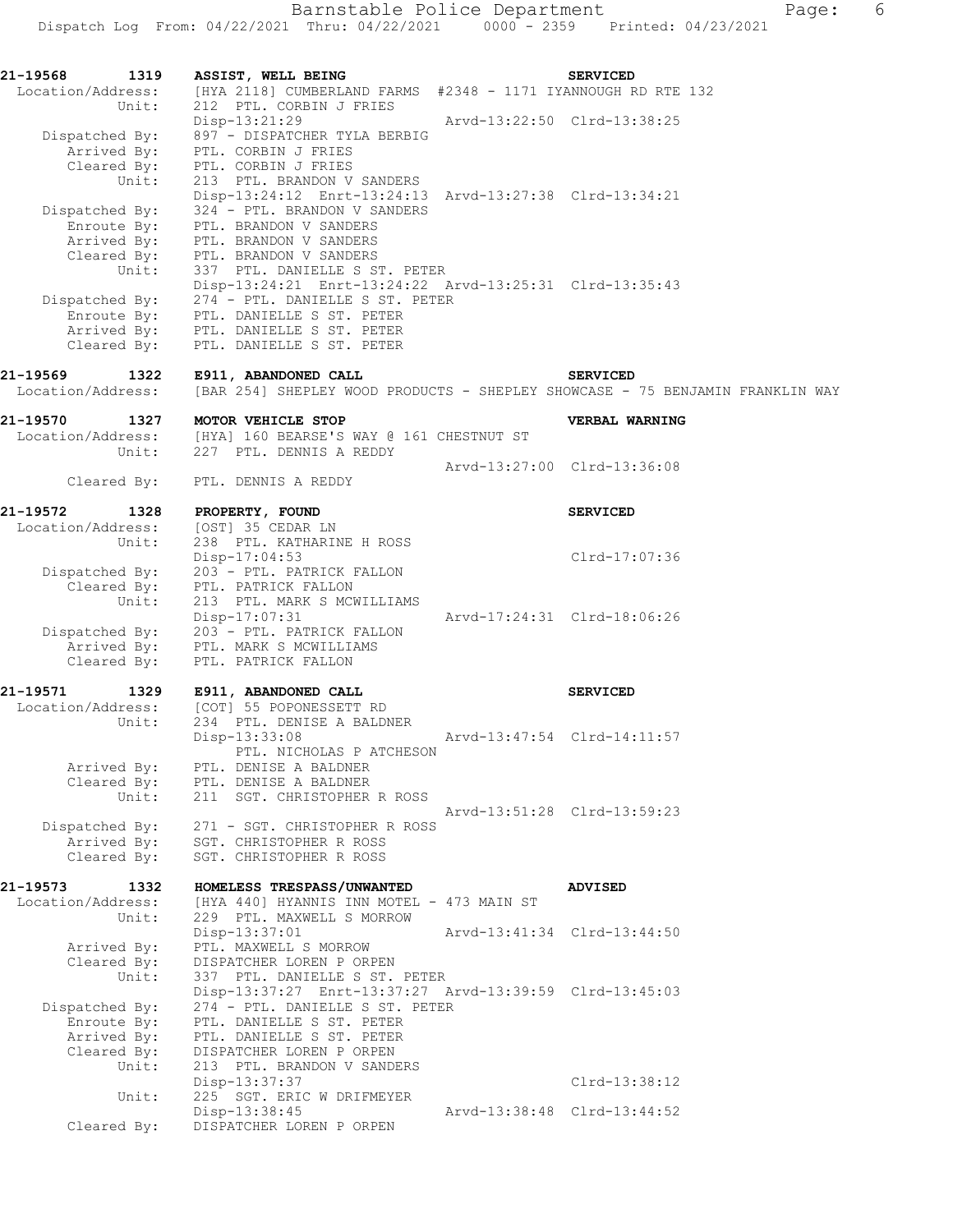| Unit:                         | 21-19575 1351 ALARM, RESIDENTIAL<br>Location/Address: [BAR 611] CONSTANTINO, STEPHEN & CLIFTON, RUSSELL - 38 GEORGE ST<br>237 PTL. MATTHEW J MELIA                                                                                                                                                                                                                                                                                                                                                                                                          | <b>ALARM - FALSE</b>        |  |
|-------------------------------|-------------------------------------------------------------------------------------------------------------------------------------------------------------------------------------------------------------------------------------------------------------------------------------------------------------------------------------------------------------------------------------------------------------------------------------------------------------------------------------------------------------------------------------------------------------|-----------------------------|--|
|                               | $\begin{minipage}{.45\textwidth} \begin{minipage}{0.45\textwidth} \centering \begin{minipage}{0.45\textwidth} \centering \end{minipage} \begin{minipage}{.45\textwidth} \centering \begin{minipage}{.45\textwidth} \centering \end{minipage} \begin{minipage}{.45\textwidth} \centering \begin{minipage}{.45\textwidth} \centering \end{minipage} \begin{minipage}{.45\textwidth} \centering \end{minipage} \begin{minipage}{.45\textwidth} \centering \begin{minipage}{.45\textwidth} \centering \centering \end{minipage} \begin{minipage}{.45\textwidth$ |                             |  |
|                               | Cleared By: PTL. MATTHEW J MELIA<br>Unit: 212 PTL. CORBIN J FRIES<br>Disp-14:06:46<br>Dispatched By: 862 - DISPATCHER LOREN P ORPEN<br>Cleared By: DISPATCHER LOREN P ORPEN                                                                                                                                                                                                                                                                                                                                                                                 | $Clrd-14:07:01$             |  |
|                               |                                                                                                                                                                                                                                                                                                                                                                                                                                                                                                                                                             |                             |  |
| 21-19576 1355<br>Unit:        | SUSPICIOUS, ACTIVITY<br>Location/Address: [COT] 29 COOLIDGE ST<br>214 PTL. THOMAS M FULLAM                                                                                                                                                                                                                                                                                                                                                                                                                                                                  | <b>SERVICED</b>             |  |
| Unit:                         | Disp-13:57:47<br>211 SGT. CHRISTOPHER R ROSS                                                                                                                                                                                                                                                                                                                                                                                                                                                                                                                | Clrd-14:03:22               |  |
|                               |                                                                                                                                                                                                                                                                                                                                                                                                                                                                                                                                                             | Arvd-14:00:00 Clrd-14:08:00 |  |
|                               | Dispatched By: 271 - SGT. CHRISTOPHER R ROSS<br>Arrived By: SGT. CHRISTOPHER R ROSS<br>Cleared By: SGT. CHRISTOPHER R ROSS                                                                                                                                                                                                                                                                                                                                                                                                                                  |                             |  |
|                               | 21-19578 1356 AIRPORT RAMP CHECK<br>Location/Address: [HYA 103] BARNSTABLE MUNICIPAL AIRPORT - 480 BARNSTABLE RD                                                                                                                                                                                                                                                                                                                                                                                                                                            | <b>SERVICED</b>             |  |
|                               | Unit: 230 SGT. THOMAS J BIRD                                                                                                                                                                                                                                                                                                                                                                                                                                                                                                                                | Arvd-13:56:00 Clrd-14:09:09 |  |
|                               | 21-19579 1401 FRAUD/FORG, FRAUD<br>Location/Address: [CEN] 39 INDIAN TRL                                                                                                                                                                                                                                                                                                                                                                                                                                                                                    | REPORT TAKEN                |  |
|                               | Unit: 234 PTL. DENISE A BALDNER<br>SE A BALDNER<br>Arvd-14:28:43 Clrd-15:03:21<br>$Disp-14:12:42$<br>PTL. NICHOLAS P ATCHESON                                                                                                                                                                                                                                                                                                                                                                                                                               |                             |  |
|                               | Arrived By: PTL. DENISE A BALDNER<br>Refer To Incident: 21-753-OF                                                                                                                                                                                                                                                                                                                                                                                                                                                                                           |                             |  |
| 21-19580 1403 PROPERTY, FOUND | Location/Address: [HYA 1619] WENDY'S - 554 IYANNOUGH RD RTE 132                                                                                                                                                                                                                                                                                                                                                                                                                                                                                             | <b>SERVICED</b>             |  |
| 21-19581 1412                 | ALARM, RESIDENTIAL                                                                                                                                                                                                                                                                                                                                                                                                                                                                                                                                          | <b>ALARM - FALSE</b>        |  |
| Unit:                         | Location/Address: [OST 1511] SCOFIELD-SEAL, KAREN - 355 BRIDGE ST<br>214 PTL. THOMAS M FULLAM                                                                                                                                                                                                                                                                                                                                                                                                                                                               |                             |  |
|                               | Disp-14:17:04<br>Arrived By: PTL. THOMAS M FULLAM<br>Cleared By: PTL. THOMAS M FULLAM<br>Unit: 237 PTL. MATTHEW J MELIA                                                                                                                                                                                                                                                                                                                                                                                                                                     | Arvd-14:28:00 Clrd-14:45:54 |  |
|                               | Disp-14:31:50                                                                                                                                                                                                                                                                                                                                                                                                                                                                                                                                               | Clrd-14:38:29               |  |
| 21-19582                      | 1423 FOLLOWUP PREV CASE                                                                                                                                                                                                                                                                                                                                                                                                                                                                                                                                     | <b>SERVICED</b>             |  |
|                               | Location/Address: [HYA 620] SUNNYSIDE RESTAURANT - 282 MAIN ST<br>Unit: 337 PTL. DANIELLE S ST. PETER                                                                                                                                                                                                                                                                                                                                                                                                                                                       |                             |  |
|                               |                                                                                                                                                                                                                                                                                                                                                                                                                                                                                                                                                             | Aryd-14:24:01 Clrd-15:09:30 |  |
|                               | 21-19584 1424 MOTOR VEHICLE STOP                                                                                                                                                                                                                                                                                                                                                                                                                                                                                                                            | <b>SERVICED</b>             |  |
|                               | Location/Address: [MAR] 1025 PUTNAM AVE @ 140 TUPELO RD<br>Unit: 211 SGT. CHRISTOPHER R ROSS                                                                                                                                                                                                                                                                                                                                                                                                                                                                |                             |  |
|                               | Cleared By: SGT. CHRISTOPHER R ROSS                                                                                                                                                                                                                                                                                                                                                                                                                                                                                                                         | Arvd-14:24:00 Clrd-14:28:20 |  |
| 21-19585                      | 1424 E911, ABANDONED CALL<br>Location/Address: [CEN 849] CAPE REGENCY (RADIUS HEALTHCARE CTR) - 120 SOUTH MAIN ST                                                                                                                                                                                                                                                                                                                                                                                                                                           | <b>SERVICED</b>             |  |
| 21-19586                      | L-19586 1438 MOTOR VEHICLE STOP<br>Location/Address: [HYA 1630] MIDAS MUFFLER - 74 IYANNOUGH RD RTE 28                                                                                                                                                                                                                                                                                                                                                                                                                                                      | <b>VERBAL WARNING</b>       |  |
|                               | Unit: 213 PTL. BRANDON V SANDERS                                                                                                                                                                                                                                                                                                                                                                                                                                                                                                                            |                             |  |
|                               | Cleared By: PTL. BRANDON V SANDERS                                                                                                                                                                                                                                                                                                                                                                                                                                                                                                                          | Arvd-14:38:00 Clrd-14:42:27 |  |
| 21-19588                      | 1445 ACCIDENT, PROPERTY DAMAGE                                                                                                                                                                                                                                                                                                                                                                                                                                                                                                                              | <b>SERVICED</b>             |  |
| Unit:                         | Location/Address: [HYA 3260] AUDI CAPE COD - 25 FALMOUTH RD RTE 28<br>213 PTL. BRANDON V SANDERS                                                                                                                                                                                                                                                                                                                                                                                                                                                            |                             |  |
|                               | $Disp-14:46:02$<br>Cleared By: PTL. BRANDON V SANDERS                                                                                                                                                                                                                                                                                                                                                                                                                                                                                                       | $Clrd-14:59:52$             |  |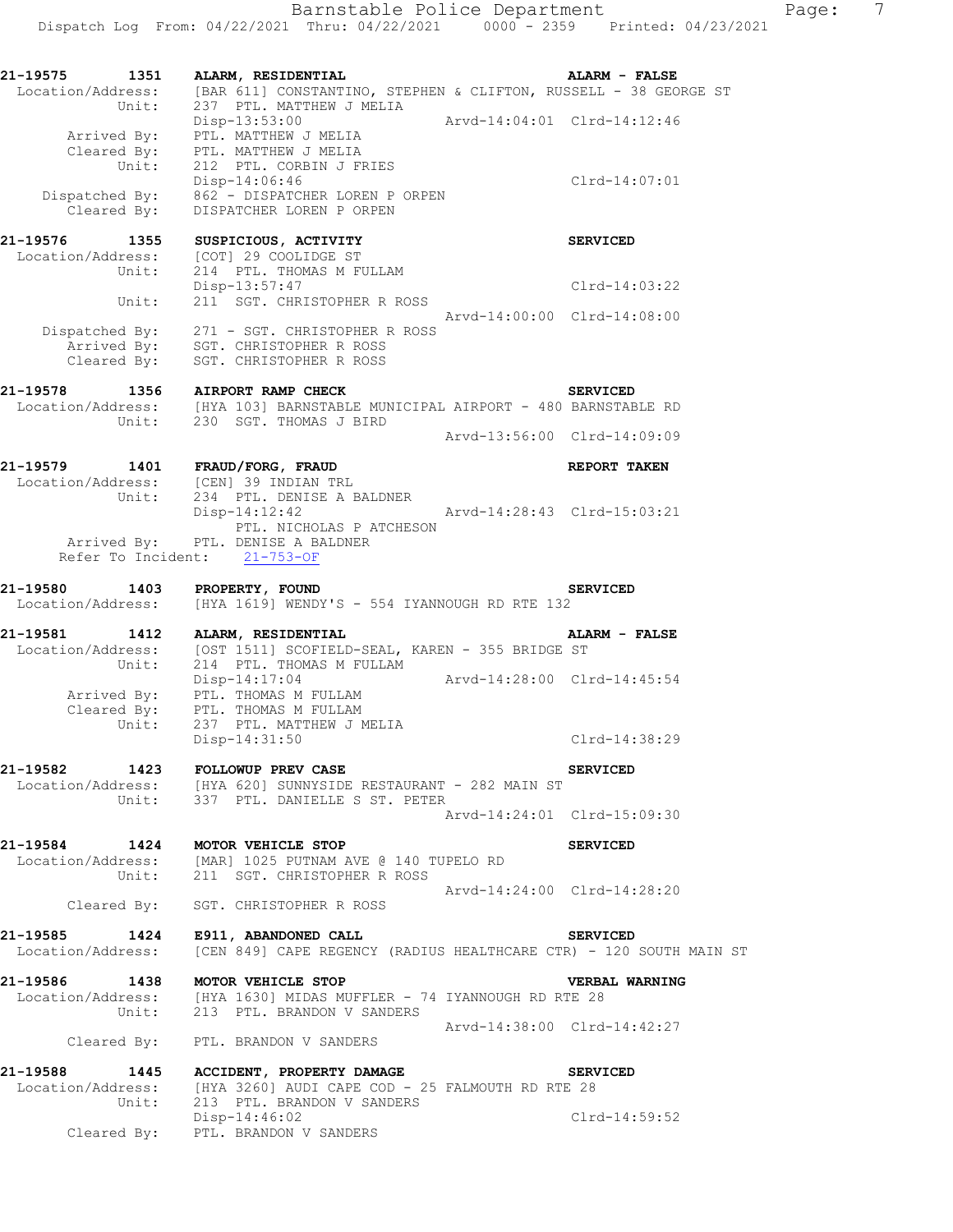Barnstable Police Department Fage: 8

Dispatch Log From: 04/22/2021 Thru: 04/22/2021 0000 - 2359 Printed: 04/23/2021

| 21-19590 1452                      |             | <b>ASSIST</b>                                                                                                        |                             | <b>SERVICED</b>   |
|------------------------------------|-------------|----------------------------------------------------------------------------------------------------------------------|-----------------------------|-------------------|
|                                    |             | Location/Address: [HYA] 89 LEWIS BAY RD Apt. #204<br>Unit: 212 PTL. CORBIN J FRIES                                   |                             |                   |
|                                    |             |                                                                                                                      |                             |                   |
|                                    |             | Disp-14:58:35                                                                                                        |                             | Clrd-15:00:36     |
|                                    | Unit:       | 227 PTL. DENNIS A REDDY                                                                                              |                             |                   |
|                                    |             | Disp-15:10:53                                                                                                        | Arvd-15:16:39 Clrd-16:23:32 |                   |
|                                    |             | Dispatched By: 897 - DISPATCHER TYLA BERBIG<br>Arrived By: PTL. DENNIS A REDDY                                       |                             |                   |
|                                    | Cleared By: | SGT. JOHN M ALEXANDER                                                                                                |                             |                   |
|                                    |             |                                                                                                                      |                             |                   |
| 21-19591 1459                      |             | E911, SILENT CALL                                                                                                    |                             | <b>SERVICED</b>   |
|                                    |             | Location/Address: [HYA 2778] MEDEIROS. J CRAIG R.L.T./DONNA MEDEIROS - 78 LINDEN ST<br>Unit: 212 PTL. CORBIN J FRIES |                             |                   |
|                                    |             |                                                                                                                      |                             |                   |
|                                    |             | Disp-15:00:43                                                                                                        | Arvd-15:01:54 Clrd-15:09:11 |                   |
|                                    |             | PTL. CORBIN J FRIES<br>Arrived By: PTL. CORBIN J FRIES<br>Cleared By: PTL. EVAN M HAUSSMANN                          |                             |                   |
|                                    |             |                                                                                                                      |                             |                   |
|                                    | Unit:       | 213 PTL. BRANDON V SANDERS<br>Disp-15:00:47                                                                          | Arvd-15:01:25 Clrd-15:08:19 |                   |
|                                    |             |                                                                                                                      |                             |                   |
|                                    |             |                                                                                                                      |                             |                   |
|                                    |             | Arrived By: PTL. BRANDON V SANDERS<br>Cleared By: PTL. BRANDON V SANDERS<br>Unit: 237 PTL. MATTHEW J MELIA           |                             |                   |
|                                    |             |                                                                                                                      | Arvd-15:02:20 Clrd-15:05:21 |                   |
|                                    |             | Dispatched By: 306 - PTL. MATTHEW J MELIA                                                                            |                             |                   |
|                                    |             | Arrived By: PTL. MATTHEW J MELIA                                                                                     |                             |                   |
|                                    |             | Cleared By: PTL. MATTHEW J MELIA                                                                                     |                             |                   |
|                                    |             |                                                                                                                      |                             |                   |
|                                    |             | 21-19593 1518 MOTOR VEHICLE STOP<br>Location/Address: [CEN] 1036 OLD STAGE RD @ 2 STAGE COACH RD                     |                             | VERBAL WARNING    |
|                                    |             | Unit: 214 PTL. THOMAS M FULLAM                                                                                       |                             |                   |
|                                    |             |                                                                                                                      | Arvd-15:18:00 Clrd-15:25:40 |                   |
|                                    |             | Cleared By: PTL. THOMAS M FULLAM                                                                                     |                             |                   |
|                                    |             |                                                                                                                      |                             |                   |
| 21-19594 1525                      |             | ACCIDENT, PROPERTY DAMAGE                                                                                            |                             | COMPLAINT/SUMMONS |
|                                    |             | Location/Address: [HYA 843] NANTUCKET SOUND - 491 IYANNOUGH RD RTE 28                                                |                             |                   |
|                                    | Unit:       | 229 PTL. MAXWELL S MORROW                                                                                            |                             |                   |
|                                    |             | Disp-15:26:43                                                                                                        | Arvd-15:29:42 Clrd-16:00:51 |                   |
|                                    |             | Arrived By: PTL. MAXWELL S MORROW<br>Cleared By: PTL. MAXWELL S MORROW                                               |                             |                   |
|                                    |             |                                                                                                                      |                             |                   |
|                                    |             | Refer To Accident: 21-275-AC                                                                                         |                             |                   |
|                                    |             | Refer To Arrest: 21-663-AR                                                                                           |                             |                   |
|                                    |             | 21-19595 1527 MOTOR VEHICLE STOP                                                                                     |                             | VERBAL WARNING    |
|                                    |             | Location/Address: [CEN] 1055 OLD STAGE RD @ 9 NOTTINGHAM DR                                                          |                             |                   |
|                                    | Unit:       | 214 PTL. THOMAS M FULLAM                                                                                             |                             |                   |
|                                    |             |                                                                                                                      | Arvd-15:27:00 Clrd-15:33:51 |                   |
|                                    | Cleared By: | PTL. THOMAS M FULLAM                                                                                                 |                             |                   |
|                                    |             |                                                                                                                      |                             |                   |
| 21-19596                           | 1544        | E911, ABANDONED CALL                                                                                                 |                             | <b>SERVICED</b>   |
| Location/Address:                  |             | [CEN] 50 CAMP OPECHEE RD                                                                                             |                             |                   |
|                                    |             |                                                                                                                      |                             |                   |
| 21-19600 1708<br>Location/Address: |             | E911, HANGUP<br>[HYA] 343 OCEAN ST                                                                                   |                             | <b>SERVICED</b>   |
|                                    |             |                                                                                                                      |                             |                   |
|                                    |             | 21-19601 1719 ASSIST, WELL BEING                                                                                     |                             | <b>SERVICED</b>   |
| Location/Address:                  |             | [HYA 3290] CAPE WINDS REST HOME - 349 SEA ST                                                                         |                             |                   |
|                                    | Unit:       | 231 PTL. SEAN D CLEARY                                                                                               |                             |                   |
|                                    |             | Disp-17:24:35                                                                                                        | Arvd-17:30:29 Clrd-17:36:26 |                   |
|                                    |             | PTL. ADAM S RUGGIERI                                                                                                 |                             |                   |
|                                    |             | Arrived By: PTL. SEAN D CLEARY                                                                                       |                             |                   |
|                                    | Cleared By: | PTL. PATRICK FALLON                                                                                                  |                             |                   |
|                                    |             |                                                                                                                      |                             |                   |
| 21-19602                           |             | 1-19602 1726 HOMELESS TRESPASS/UNWANTED<br>Location/Address: [HYA 349] MINI FOOD MART - 252 MAIN ST                  |                             | <b>ADVISED</b>    |
|                                    |             |                                                                                                                      |                             |                   |
|                                    | Unit:       | 212 PTL. JONATHAN D MOORE                                                                                            |                             |                   |
|                                    |             | Disp-17:27:10<br>Arrived By: PTL. JONATHAN D MOORE                                                                   | Arvd-17:29:40 Clrd-17:46:14 |                   |
|                                    | Unit:       | 230 PTL BRIAN GUINEY                                                                                                 |                             |                   |
|                                    |             | Disp-17:27:24                                                                                                        | Arvd-17:35:48 Clrd-17:44:19 |                   |
|                                    |             | Arrived By: PTL BRIAN GUINEY                                                                                         |                             |                   |
|                                    |             |                                                                                                                      |                             |                   |
|                                    |             | Cleared By: PTL BRIAN GUINEY<br>Unit: 211 SGT. ROBERT E BITINAS                                                      |                             |                   |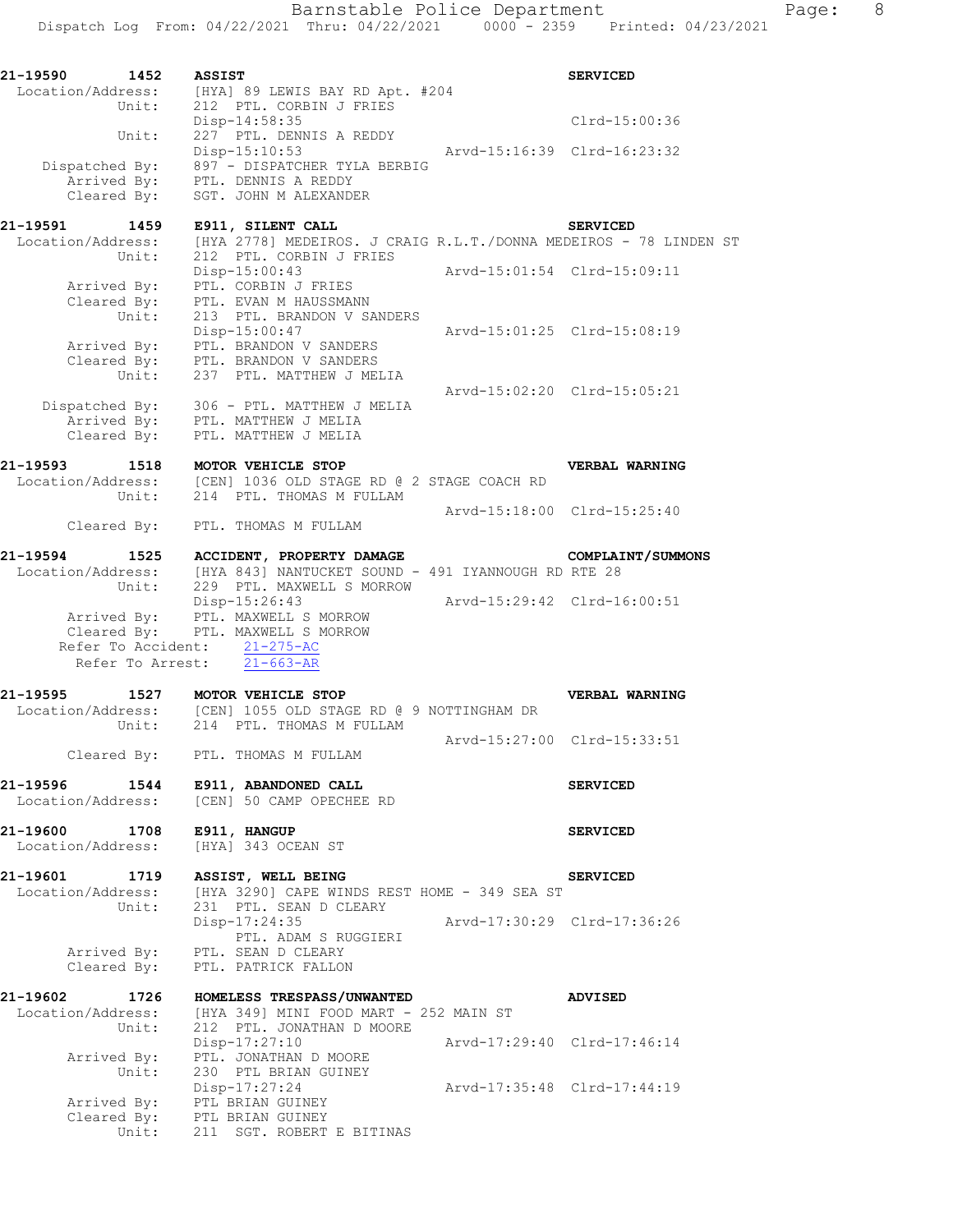Barnstable Police Department Page: 9 Dispatch Log From: 04/22/2021 Thru: 04/22/2021 0000 - 2359 Printed: 04/23/2021 Arvd-17:33:50 Clrd-17:46:13 Dispatched By: 266 - SGT. ROBERT E BITINAS .<br>Arrived By: SGT. ROBERT E BITINAS **21-19603 1740 TRAFFIC, ENFORCEMENT ACTIVITY SERVICED**  Location/Address: [WBA] 168 CEDAR ST @ 448 WILLOW ST Unit: 238 PTL. KATHARINE H ROSS Arvd-17:41:14 Clrd-17:54:47 **21-19604 1749 ACCIDENT, PROPERTY DAMAGE SERVICED**  Location/Address: [HYA 788] DOMINOS - 237 FALMOUTH RD RTE 28 Unit: 234 PTL. THOMAS EDWARDS Disp-17:50:18 Arvd-17:51:55 Clrd-18:06:34 Arrived By: PTL. THOMAS EDWARDS Cleared By: PTL. THOMAS EDWARDS **21-19605 1806 MOTOR VEHICLE STOP ARREST MADE**  Location/Address: [HYA 771] HYANNIS HOUSE APARTMENTS - 290 WEST MAIN ST Unit: 231 PTL. SEAN D CLEARY Arvd-18:06:00 Clrd-19:17:30 PTL. ADAM S RUGGIERI Unit: 230 PTL BRIAN GUINEY Disp-18:07:01 Arvd-18:10:32 Clrd-18:31:26 Cleared By: PTL BRIAN GUINEY Unit: 211 SGT. ROBERT E BITINAS Arvd-18:17:43 Clrd-18:18:13 Dispatched By: 266 - SGT. ROBERT E BITINAS .<br>Arrived By: SGT. ROBERT E BITINAS Cleared By: SGT. ROBERT E BITINAS Refer To Arrest: 21-664-AR Arrest: DONAHUE, TIMOTHY JOHN JR Address: 30 WEST MAIN ST Apt. #1 HYANNIS, MA Age: 36 Charges: STR WARR / BPD / 2125CR0657 / AGGRAVATED A&B **21-19606 1819 AIRPORT RAMP CHECK SERVICED**  Location/Address: [HYA 103] BARNSTABLE MUNICIPAL AIRPORT - TERMINAL - 480 BARNSTABLE RD Unit: 232 PTL. KURT LARIVIERE Arvd-18:19:00 Clrd-18:32:53 **21-19607 1822 SUSPICIOUS, ACTIVITY ADVISED**  Location/Address: [BAR] 34 MAUSHOP AVE **21-19609 1833 ASSIST, WELL BEING UNFOUNDED**  Location/Address: [CEN] 1167 PHINNEY'S LN Apt. #8 Unit: 213 PTL. MARK S MCWILLIAMS Disp-18:37:58 Clrd-18:41:12 Disp-18:37:58<br>Cleared By: PTL. PATRICK FALLON **21-19610 1852 TRAFFIC, COMPLAINT SERVICED**  Location/Address: [COT] 224 LEWIS POND RD @ 200 SANTUIT RD Unit: 229 PTL. ANSON P MOORE Arvd-18:53:37 Clrd-18:55:41 **21-19611 1920 PARK & WALK SERVICED**  Location/Address: [HYA 11] HYANNIS VILLAGE GREEN - 365 MAIN ST Unit: 234 PTL. THOMAS EDWARDS Arvd-19:20:34 Clrd-19:23:45 **21-19612 1946 MOTOR VEHICLE STOP VERBAL WARNING**  Location/Address: [HYA] 45 STEVENS ST @ 95 HIGH SCHOOL RD EXT Unit: 231 PTL. SEAN D CLEARY Arvd-19:46:00 Clrd-19:50:57 PTL. ADAM S RUGGIERI Cleared By: PTL. SEAN D CLEARY Unit: 234 PTL. THOMAS EDWARDS Arvd-19:48:13 Clrd-19:51:20 Dispatched By: 277 - PTL. THOMAS EDWARDS Arrived By: PTL. THOMAS EDWARDS **21-19613 1956 ACCIDENT, PEDESTRIAN REPORT TAKEN** 

Location/Address: [HYA 2161] SAV-ON GAS - 326 WEST MAIN ST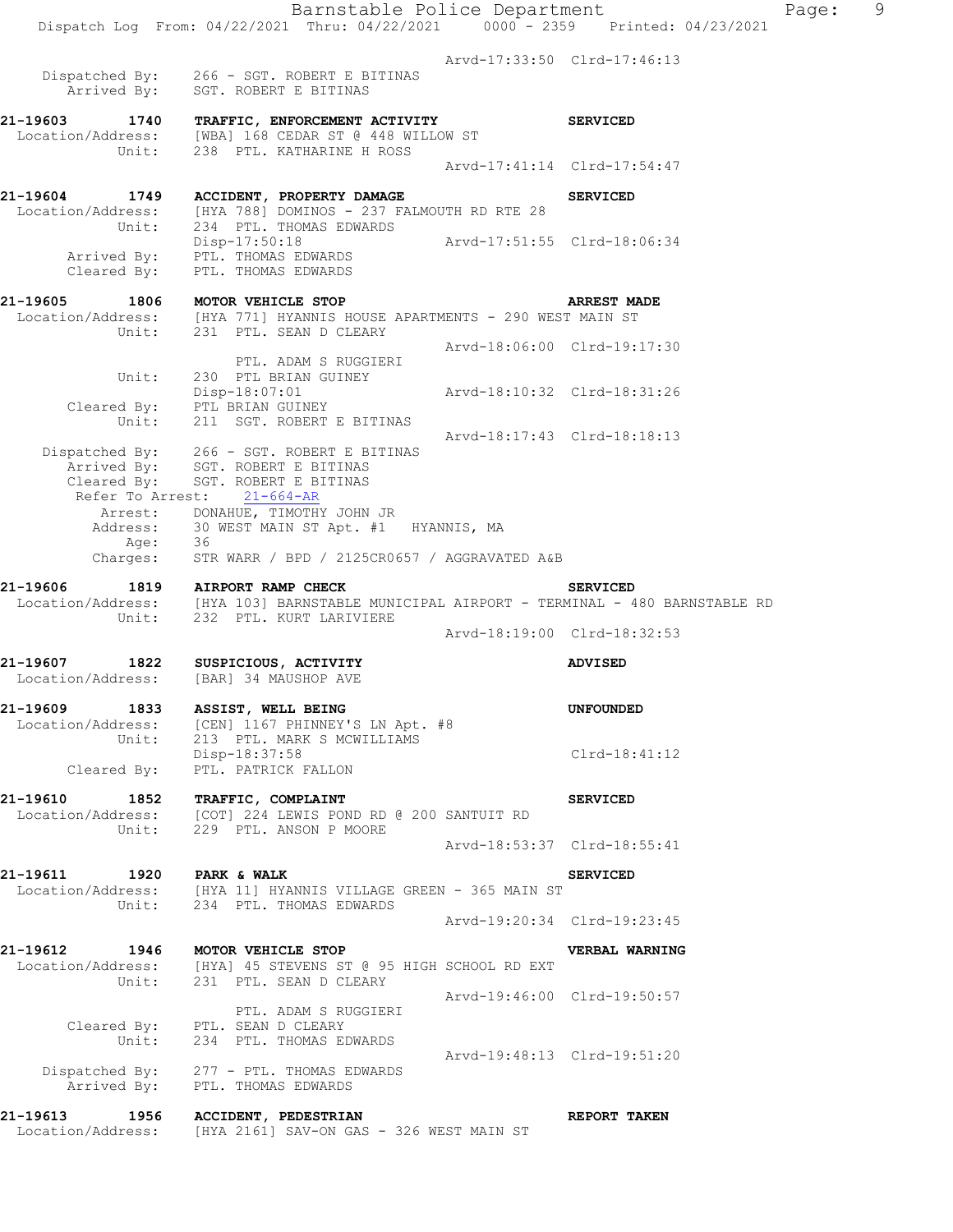| 21-19625<br>2212<br>Location/Address:<br>Unit: | MOTOR VEHICLE STOP<br>[HYA 1520] MCDONALD'S - 175 NORTH ST<br>214 PTL. JONATHAN D MOORE                                                                     |                             | VERBAL WARNING              |  |
|------------------------------------------------|-------------------------------------------------------------------------------------------------------------------------------------------------------------|-----------------------------|-----------------------------|--|
| Dispatched By:<br>Arrived By:<br>Cleared By:   | 220 - LT. JENNIFER P ELLIS<br>LT. JENNIFER P ELLIS<br>LT. JENNIFER P ELLIS                                                                                  |                             |                             |  |
| Unit:                                          | 203 LT. JENNIFER P ELLIS                                                                                                                                    |                             | Arvd-22:44:18 Clrd-22:59:44 |  |
| Arrived By:<br>Cleared By:                     | $Disp-22:17:26$<br>PTL. KATHARINE H ROSS<br>PTL. KATHARINE H ROSS                                                                                           |                             | Arvd-22:19:44 Clrd-23:00:17 |  |
| 21-19624<br>2147<br>Location/Address:<br>Unit: | ASSIST, CIVIL<br>[HYA 1157] PETSMART STORE #781 - 1070 IYANNOUGH RD RTE 132<br>238 PTL. KATHARINE H ROSS                                                    |                             | <b>SERVICED</b>             |  |
| Arrived By:<br>Cleared By:                     | Disp-21:14:06<br>PTL. JONATHAN D MOORE<br>PTL. JONATHAN D MOORE                                                                                             |                             | Arvd-21:19:30 Clrd-21:33:56 |  |
| Arrived By:<br>Cleared By:<br>Unit:            | PTL. KATHARINE H ROSS<br>PTL. KATHARINE H ROSS<br>214 PTL. JONATHAN D MOORE                                                                                 |                             |                             |  |
| Location/Address:<br>Unit:                     | [BAR 833] VILLAGE GREEN APARTMENTS - 767 INDEPENDENCE DR Apt. #A101<br>238 PTL. KATHARINE H ROSS<br>$Disp-21:13:55$                                         |                             | Arvd-21:18:04 Clrd-21:34:07 |  |
| Refer To Incident:<br>21-19620<br>2110         | $21 - 757 - OF$<br>E911, HANGUP                                                                                                                             |                             | <b>ADVISED</b>              |  |
| Unit:<br>Arrived By:                           | 229 PTL. ANSON P MOORE<br>Disp-21:05:38<br>PTL. ANSON P MOORE<br>Cleared By: PTL. ANSON P MOORE                                                             |                             | Arvd-21:22:20 Clrd-21:38:14 |  |
| 21-19619<br>2103<br>Location/Address:          | <b>LARCENY</b><br>[MAR] 67 RASPBERRY LN                                                                                                                     |                             | REPORT TAKEN                |  |
| 21-19617<br>2045<br>Location/Address:          | SUSPICIOUS, PERSON<br>[COT] 51 OSPREY DR                                                                                                                    |                             | <b>SERVICED</b>             |  |
| Arrived By:<br>Cleared By:                     | DISPATCHER RYAN J MCNALLY<br>DISPATCHER RYAN J MCNALLY                                                                                                      |                             |                             |  |
| Cleared By:<br>Unit:<br>Dispatched By:         | DISPATCHER RYAN J MCNALLY<br>203 LT. JENNIFER P ELLIS<br>$Disp-20:47:25$<br>871 - DISPATCHER RYAN J MCNALLY                                                 | Arvd-20:47:26 Clrd-20:56:03 |                             |  |
| Unit:<br>Arrived By:                           | 238 PTL. KATHARINE H ROSS<br>Disp-20:37:07<br>DISPATCHER RYAN J MCNALLY                                                                                     |                             | Arvd-20:47:11 Clrd-20:56:04 |  |
| 21-19616<br>2035<br>Location/Address:          | ALARM, RESIDENTIAL<br>[BAR 650] SCIBELLI, MARK L - 50 INDIAN TRL                                                                                            |                             | ALARM - FALSE               |  |
|                                                | Arrived By: PTL. JONATHAN D MOORE<br>Cleared By: PTL. JONATHAN D MOORE<br>Refer To Accident: 21-276-AC                                                      |                             |                             |  |
| Unit:<br>Enroute By:                           | 214 PTL. JONATHAN D MOORE<br>Disp-20:02:16 Enrt-20:02:16 Arvd-20:04:56 Clrd-20:07:57<br>Dispatched By: 321 - PTL. JONATHAN D MOORE<br>PTL. JONATHAN D MOORE |                             |                             |  |
| Arrived By:<br>Cleared By:                     | Disp-19:59:30<br>PTL. KURT LARIVIERE<br>PTL. KURT LARIVIERE                                                                                                 |                             | Arvd-20:02:23 Clrd-20:28:56 |  |
| Arrived By:<br>Unit:                           | Disp-19:56:26<br>SGT. ROBERT E BITINAS<br>232 PTL. KURT LARIVIERE                                                                                           |                             | Arvd-19:59:57 Clrd-20:28:56 |  |
| Arrived By:<br>Cleared By:<br>Unit:            | $Disp-19:56:18$<br>PTL. THOMAS EDWARDS<br>PTL. THOMAS EDWARDS<br>211 SGT. ROBERT E BITINAS                                                                  |                             |                             |  |
| Cleared By:<br>Unit:                           | PTL. ADAM S RUGGIERI<br>PTL. SEAN D CLEARY<br>234 PTL. THOMAS EDWARDS                                                                                       |                             | Arvd-19:57:10 Clrd-20:28:35 |  |
| Unit:                                          | 231 PTL. SEAN D CLEARY<br>Disp-19:56:16                                                                                                                     |                             | Arvd-19:58:31 Clrd-20:40:03 |  |
|                                                |                                                                                                                                                             |                             |                             |  |